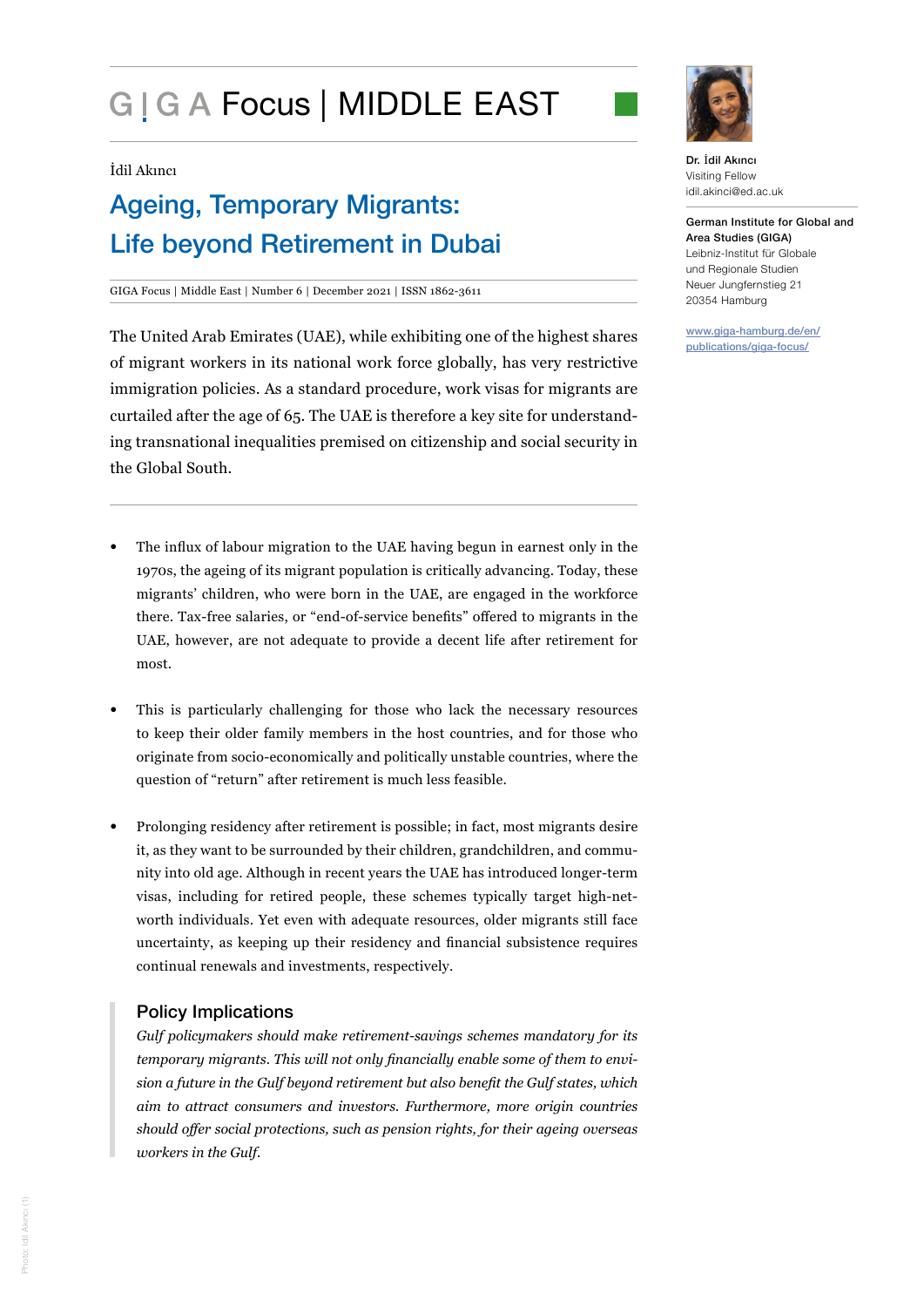### Retirement as a Source of Ambivalence for "Permanently Temporary" Migrants

A significant number of migrants to the United Arab Emirates (UAE) spend most of their adult lives working there on renewable temporary work contracts. Migrants who are eligible for family unification establish multigenerational existences there, where they are surrounded by their children and grandchildren. Yet reaching the age of 65 engenders ambivalent feelings about the future. That ambivalence is integrally related to a lack of citizenship and social security for migrants in the UAE. These structural constraints bring forth questions about residential arrangements and economic subsistence for retired migrants. From an emotional point of view, retirement also reveals concerns about family unity in the UAE. While retired migrants can prolong residencies in the UAE, for families who do not have substantial resources or the necessary networks to remain, returning to their countries of origin appears the only viable option.

We know very little about the experiences of older migrants in the UAE and other Gulf states. This lacuna is significant considering the fact that the Gulf states employ the highest proportion of migrant workers in the world, and migrants over the age of 65 constitute a significant percentage of these rapidly ageing populations (Fargues 2011: 297). Their experiences require close attention because the Gulf states, with their restrictive immigration policies, are key sites for understanding global inequalities premised on citizenship and social security, which have direct implications on the well-being of ageing migrant populations. Although in recent years the UAE has introduced longer-term visas, including for retired people, these schemes typically target high-net-worth individuals. Thus, despite being regarded as signs of a more inclusive migration regime, these visas will likely reinforce inequalities by excluding the majority of migrants, who remain ineligible for these schemes.

The author's research in Dubai between 2015 and 2016 with first-generation migrants' adult children, who were born and raised in the UAE, unexpectedly sheds light on the experiences of their parents, who had reached or were nearing retirement age. During the interviews, questions regarding the future plans of UAE-born migrants prompted them to reflect on retirement as a source of uncertainty for their families in the UAE, and on how to make sense of this particular stage in their parents' lives. Their parents arrived in the UAE as early as the 1960s and as late as 1985, from countries including Somalia, India, Pakistan, Lebanon, Jordan, Iran, and Syria, and spent the majority of their adult and working lives in the UAE. At the time of the interviews the parents of participants were aged between 60 and 73. Their professions varied, including business owners, accountants, doctors, engineers, teachers, clerks, and technicians, as well as mid- to high-level managers. Out of 30 participants, the parents of five had returned to their country of origin upon retirement, the parents of ten others continued to work beyond the age of 60, and the rest lived in the UAE on renewable temporary visas. For those originating from Syria, Somalia, and Iraq, return upon retirement, if migrants had even previously envisioned this, had become untenable due to the political situations in these three origin countries.

Most of the participants revealed that even though remaining in Dubai upon retirement is a costly option, most migrants prefer it in order to be near to their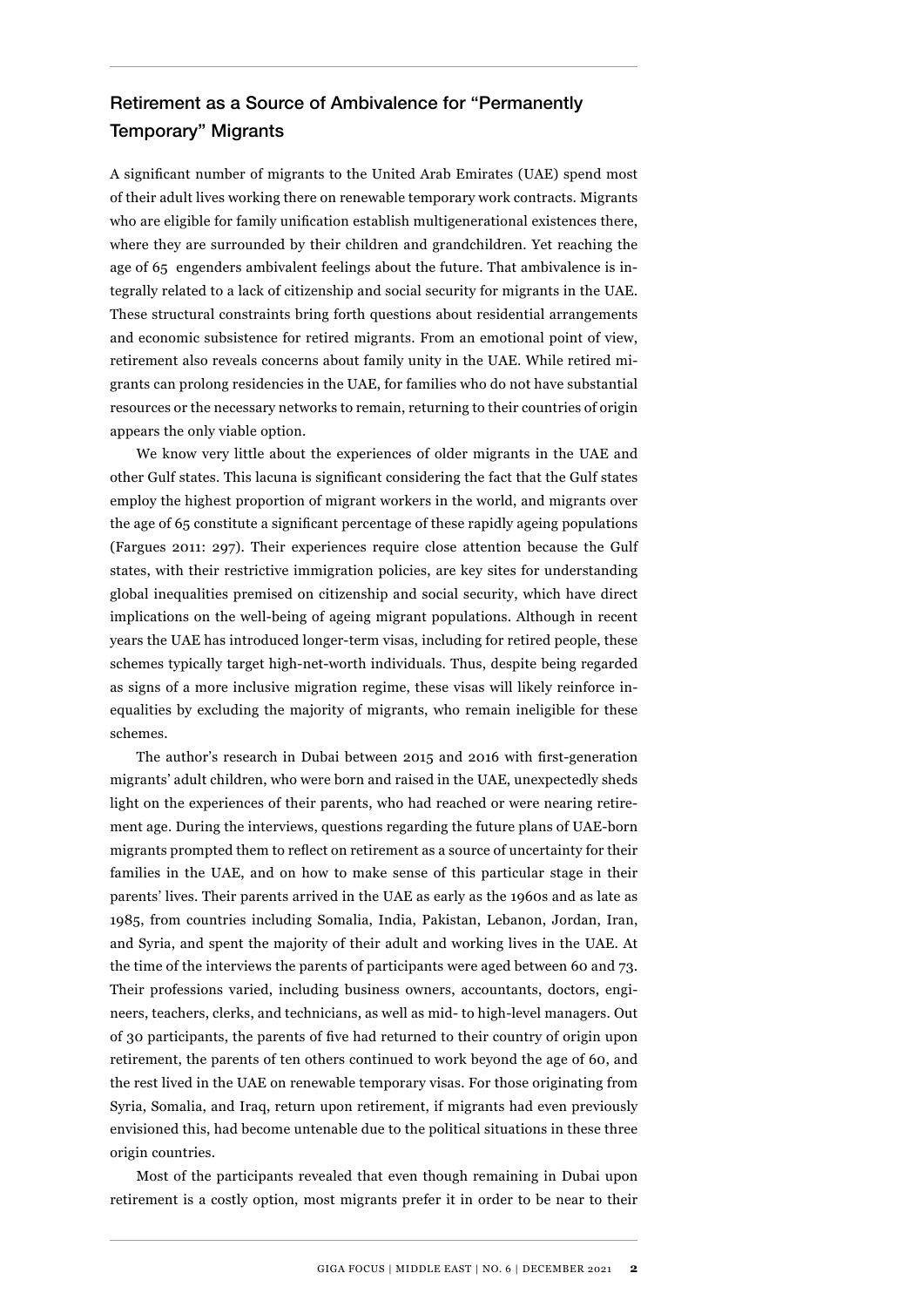families, friends, and social networks, who typically remain in the UAE. Residing in Dubai or maintaining a transnational family life without a pension requires both socio-economic resources and reliance on family and social networks. Therefore, in this context it is privilege in the face of the UAE's restrictive immigration policies that determines mobility upon retirement for migrants. What is unique in the case of the UAE, however, is the vast importance of family and social networks, which can often circumvent migrants' need for economic capital to prolong their residency upon retirement. The author's research findings demonstrate how the *kafala* (sponsorship) system, which encourages mobility upon retirement, also allows a degree of flexibility for some migrants to remain in the UAE after this point. This is thanks to the hands-off approach to migration management in the UAE, where the responsibility for issuing visas is given to companies and to individual employers and managers, whether these are UAE citizens or not. Subject to the approval of the authorities, employment visas could be issued annually after the age of 65

The case of migrants reaching retirement age in Dubai shed light upon the diversity of experiences of ageing migrants on a global level. There is a disproportionate focus on the experiences of ageing labour migrants in Western Europe and North America. These groups, albeit with legal restrictions, have options to remain in the host countries or move back and forth in order to maintain ties with their children in the host societies. While experiences of ageing migrants in temporary migration settings are receiving increasing attention, most of the research is outside the Gulf states and focuses on low-wage migrants who often have no right to family unification in their host countries. The financial and emotional frictions arising from a "permanently temporary" status among retired migrants in the UAE therefore expands the understanding of the role national residency regimes play in enabling, imposing, or restricting the mobilities of older migrants, and shaping the quality of their lives and well-being.

#### Migration Governance in the UAE

The Gulf has witnessed an influx of migration since the oil boom in the 1970s, to such an extent that today migrants make up nearly 90 per cent of the country's population in countries such as the UAE. Migrant workers also constitute 99 per cent of the private workforce in the UAE. Figure 1 depicts available numbers on migration to the UAE from the top sending countries between 1960 and 2017. Regardless of their years of residence, migrants have no formal route to permanent residency or citizenship, or to social security. They are regulated through a temporary, sponsored visa programme known as *kafala*, and are granted two- to three-year renewable residency permits linked to employment. While low-wage migrants are typically more transient in the UAE, those eligible for family unification have made the UAE their unofficial home, residing "permanently temporarily" across decades and generations.

The age of 65 marks the start of the retirement period for migrants. Since residence is typically tied to work visas in the UAE, for most migrants this means a curtailment of work/residence permits in the UAE. Healthcare benefits, provided to migrants by their employers, are also discontinued at this stage. Yet, migrants constitute 27 per cent of people aged over 65 in the Gulf (Fargues 2011: 297). This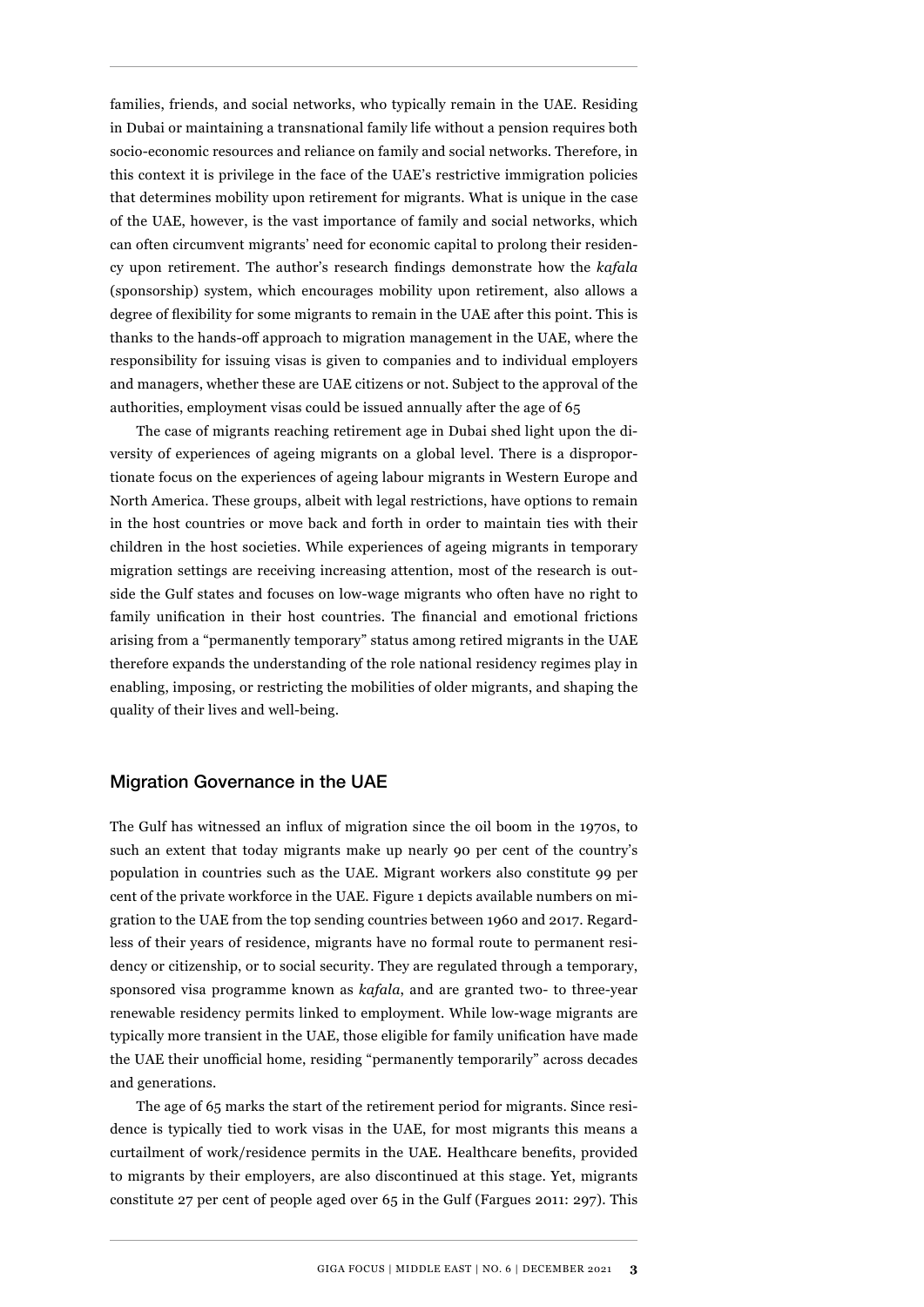shows that even after the age of retirement, many migrants continue to reside in the UAE. If retired migrants wish to remain in the UAE, one option is to be sponsored by their children with valid residency visas. For this, children must have at least a two-bedroom flat and a monthly minimum salary of AED 20,000 (approximately USD 5,000), along with proof that they are the sole provider for their parents and there is no one to take care of them in their home country (U.AE 2021). Subject to the approval of the authorities, employment visas could also be issued after the age of 65. Yet as the author's research indicates working beyond the age of 65 is not perceived as ideal for most migrants.



**Figure 1 Migration to the UAE, Top Sending Countries (1960–2017)** *Source: Valenta 2020.*

Purchasing real estate or setting up businesses in the UAE also accords migrants renewable visas. Yet the financial investment required for these visas renders this option inaccessible for many. Although in recent years the UAE has introduced longer-term visas, and even pathways to citizenship, these typically target highly talented individuals or high-net-worth individuals, and only on an ad-hoc basis. For example, retirement visas introduced in 2020 offer five-year renewable visas for people with a monthly income of AED 20,000 who own property in Dubai worth at least AED 2 million (approximately USD 550,000) (U.AE 2021). Since the majority of migrants remain ineligible for these new visas, experiences of ageing in this context are likely to become even more unequal, not only between citizens and migrants, but also between migrants with different socio-economic resources and citizenships, the latter reflecting the different political and socio-economic conditions in origin countries.

The tax-free salaries offered to migrants are often seen as a trade-off for a lack of citizenship and social security in the UAE. Yet the shortcoming of this proposition is illustrated by the fact that nearly half of migrants in the UAE state they have "no plans to ensure an adequate [standard of living after retirement](https://www.me.mercer.com/newsroom/half-of-UAE-expats-have-no-plans-for-financial-security-post-retirement.html)" or that they "plan to work beyond the retirement age" (see Castelier 2021). Some companies may provide pension plans, but most migrants in the UAE do not have public pensions and are instead offered "end-of-service benefits" ( Castelier 2021). Migrants may contribute to the pension systems in their home countries, so long as there are provisions for overseas workers.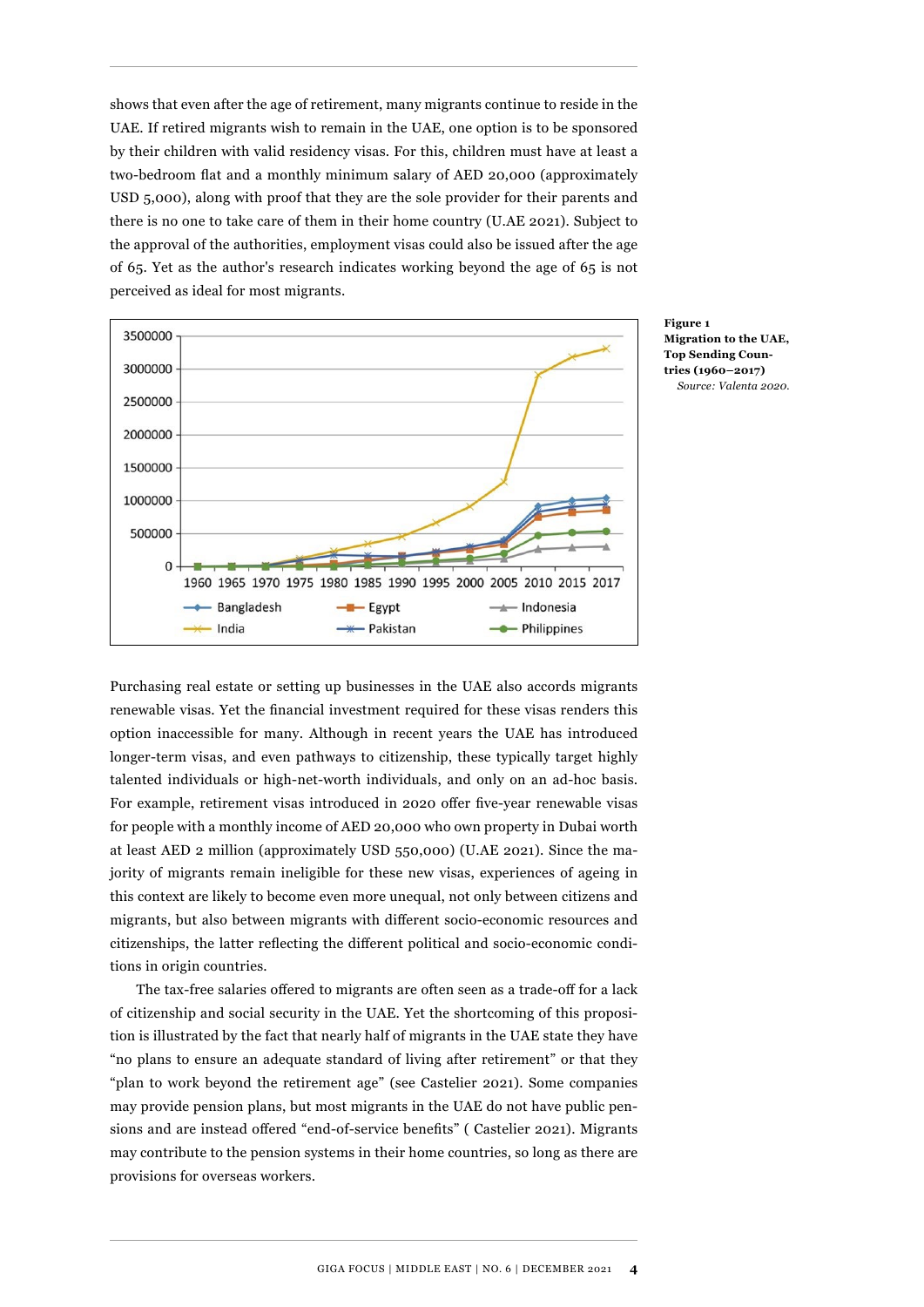Migrant workers' ability to accumulate savings in the UAE in preparation for retirement is also very much related to workplace hierarchies based on race and nationality. For instance, despite holding similar qualifications, "white expats" tend to receive better salaries and employment packages, including incentives such as transportation, housing, and education allowances for children. The employment packages of most middle-class South Asians and Middle Eastern workers do not include such privileges, as companies take advantage of these employees being "better off" in Dubai than they would be back home in terms of salaries and lifestyle (Vora 2013: 76–77). Even though family and social networks can provide retired migrants with temporary visas in the UAE, those with little or no savings are less likely to be able to maintain a decent lifestyle if they remain in the UAE, or are more likely to depend on their families for financial support, as this research shows.

#### Ability and Desire to Remain in Host Countries after Retirement

In most restrictive immigration regimes, such as many in Asia and the Gulf states, mobility upon retirement is enforced, as work visas are not issued after this, and returns to origin countries are typically compulsory, especially for lower-wage migrants (see Amrith 2021). Yet not all migrants experience "being temporary" on the same terms and under the same conditions. Depending on gender, skills, age, class, and race, as well as on citizenship status, some migrants have greater flexibility to negotiate the temporary migration regimes that may restrict or impose migrants' length of stay in host countries. For example, middle-class and wealthy migrants from the Global South in the Gulf states can manage to mitigate the effects of being temporary by maintaining a set of global connections, such as investing in alternative passports (see Surak 2020). For some of these groups, lack of citizenship rights in the Gulf is irrelevant due to their privileged socio-economic statuses or passports, which shield them against the vulnerabilities of having liminal legal statuses in these host countries (see Kanna 2011: 36; Vora 2013; Gardner 2010). By contrast, the mobilities of lower-wage migrants are firmly policed, and migrants from politically volatile countries often feel constrained in their mobility, with few or no options to move elsewhere, so stay put in the Gulf, at times involuntarily (see Babar, Ewers, and Khattab 2019).

While remaining in one place, in other words being immobile, is often understood in the wider literature on the Gulf to be the result of constraints and is attributed to disempowered and poor individuals (Glick Schiller and Salazar 2013: 4), the author's research shows that immobility is an active strategy to negotiate restrictive immigration regimes that enforce mobility for older migrants, and to keep families together upon retirement. Thus, drawing on Schewel (2019), in this research "retirement immobility" is understood as "continuity in an individual's place of residence over a period of time." While the ability to remain depends on migrants' residency rights, access to healthcare and pensions and long years of residence in the host country inevitably result in migrants having stronger attachments and emotional bonds to these places, leading to a preference to remain (see Ali 2011; Akıncı 2020, on second-generation non-nationals in Dubai; Walsh 2018 for older British migrants in Dubai). Moreover, for some migrants, going "home" may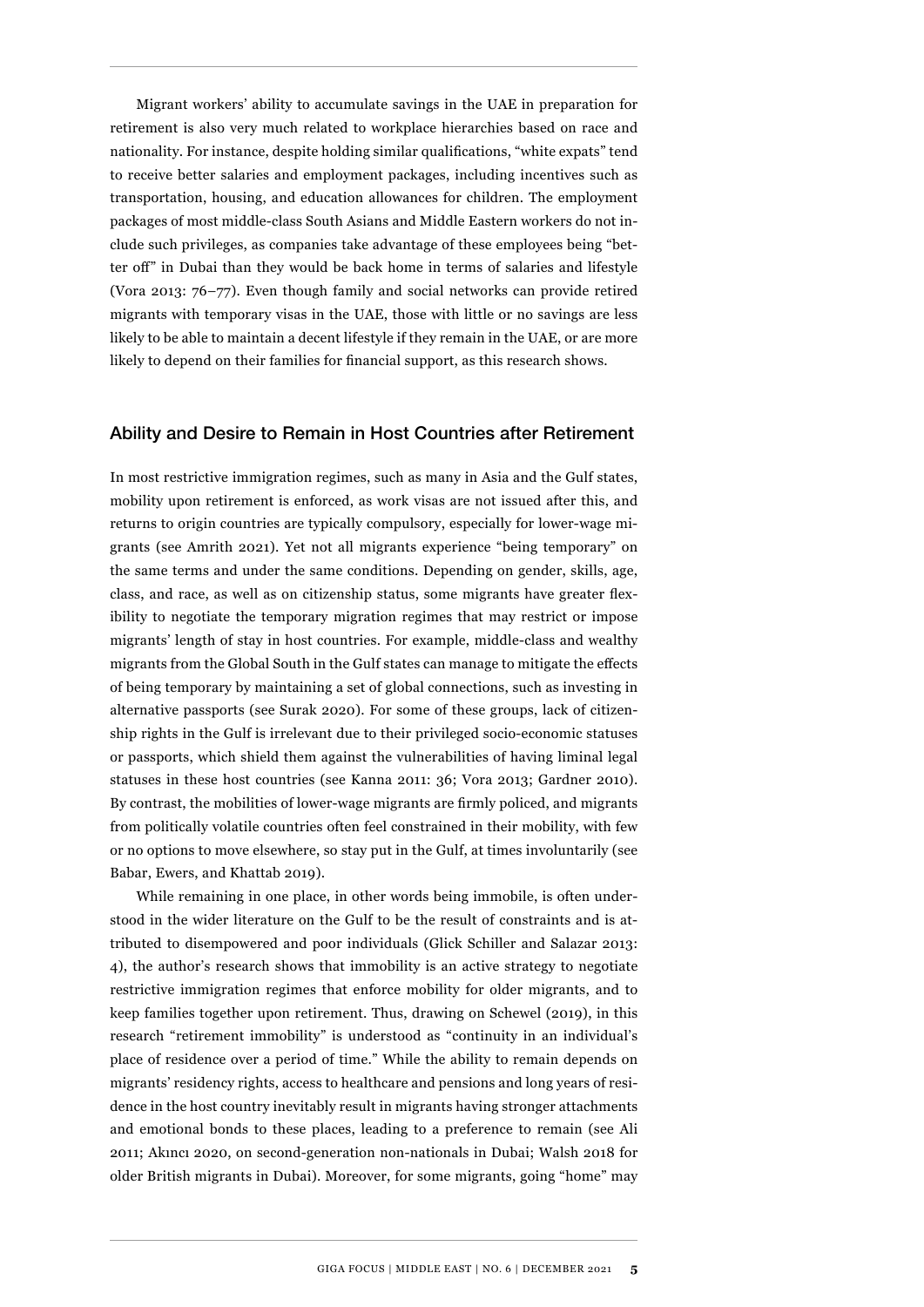not be viable due to the political circumstances there, and immobility may be their only option.

Since remaining in the UAE after retirement without permanent residency and social security requires resources, immobility is a valuable asset typically accessible to privileged migrants. Arguably, immobility is also achieved through privatisation of migrant governance through citizen/migrant sponsors, which allows some flexibility for older migrants to remain in the UAE. Yet even with adequate resources, older migrants still face uncertainty, as keeping up their residency and financial subsistence requires continual renewals and investments, respectively. The lack of citizenship and permanent settlement options for older migrants continues to be the most significant source of uncertainty in retirement, especially for those who lack the necessary resources to keep their families in the host countries, and for those who originate from socio-economically and politically unstable countries, where the question of "return" is much less feasible.

#### Capturing Complexities of Ageing in the Global South

The UAE and most of the Gulf states, whilst located in the Southern Hemisphere, are some of the richest countries in the world. UAE passports are also one of the strongest globally, according to the Global Passport Index. Thus the exclusion of labour migrants in the Gulf from social security provisions, most of whom originate from countries in the Global South and who spent their lives working in these places, generate new, even more pronounced inequalities within regions that are categorised as part of the Global South. The Gulf, their influx of immigration having begun only in the 1970s, is a region where the ageing of the migrant population is not yet advanced. Migrants who moved to the region in the late 1960s, the 1970s, and the 1980s, predominantly from countries in the Global South, are now approaching the age of retirement and are confronted by difficult questions regarding their lives after this stage. Considering their integral role in the functioning of Gulf economies, Gulf policymakers should make retirement-savings schemes mandatory for its migrant labour force, with both employers and employees contributing to it. National legislation should support employers in their contribution towards their employees' social security coverage, so that more equal treatment between the national and non-national workforce can be achieved. This will financially enable more migrants to envision a future in the Gulf beyond retirement. Immigration policy should also consider making concessions for migrants who spent a substantial amount of time in these countries before retiring. For instance, most migrants in the UAE are unable to meet the financial requirements for retirement visas, making the option to retire in the UAE possible only for high-net-worth individuals. As the UAE economy increasingly looks to attract consumers and investors to settle there, securing visas and social security for migrants would expand the number of nonnationals who could potentially consider making the UAE a longer-term home and investing their life savings there.

Furthermore, more origin countries should offer social protections, such as pension rights, for their ageing, overseas workers in the Gulf, who are not included in their host countries' national pension schemes. This is particularly important for the most vulnerable workers who are in low- to medium-earning jobs and unable to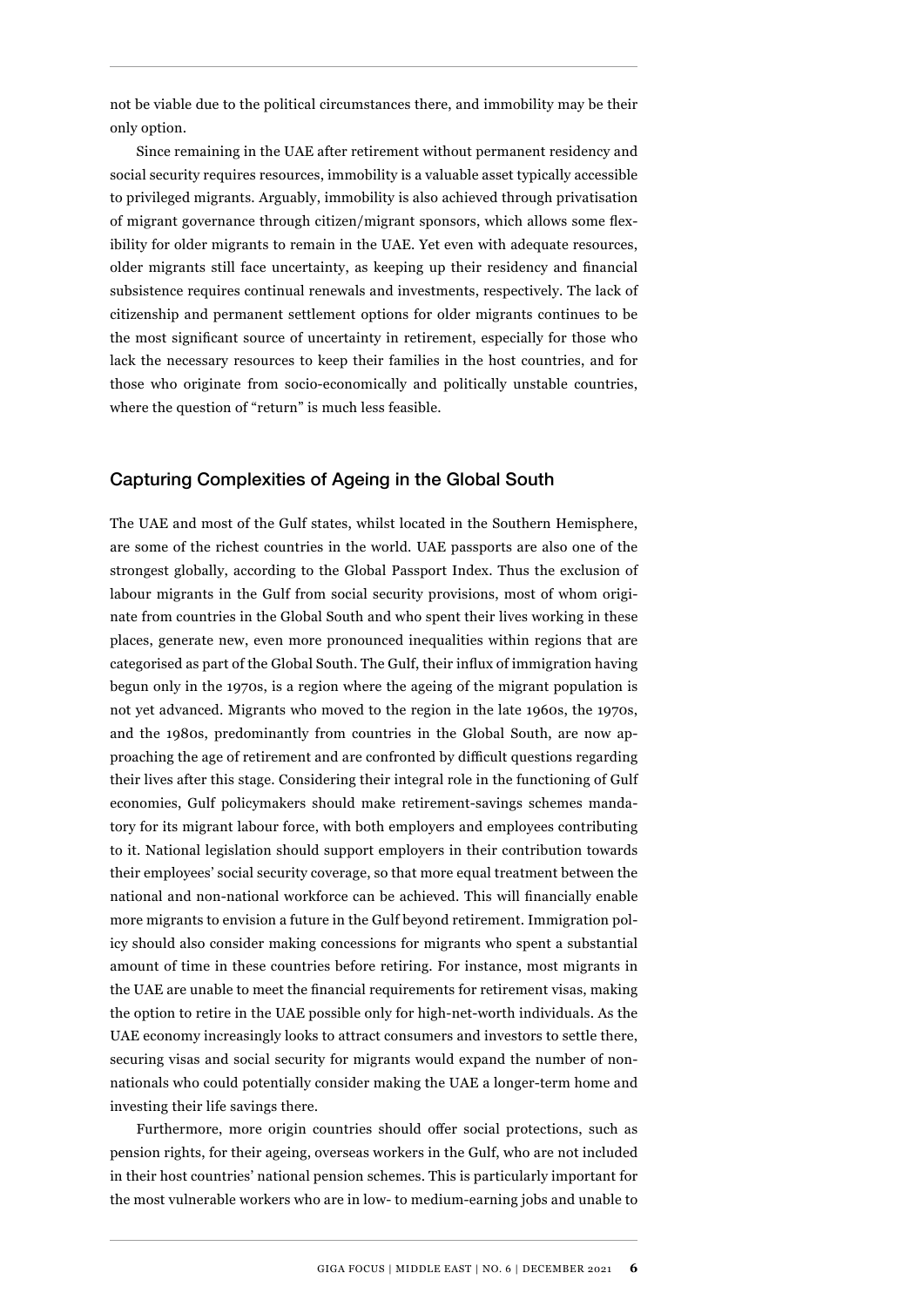amass substantial savings to contribute towards their old-age pensions. Currently, a number of sending countries (such as India, Pakistan, the Philippines, and Jordan) offer voluntary schemes for its nationals working in these countries. This should be a more common practice for labour-sending countries to the Gulf states, and concessions should be offered to low-wage workers for voluntary insurance schemes.

#### **References**

- Akıncı, İdil (2020), Culture in the "Politics of Identity": Conceptions of National Identity and Citizenship among Second-Generation Non-Gulf Arab Migrants in Dubai, in: *Journal of Ethnic and Migration Studies*, 46, 11, 2309–2325.
- Ali, Syed (2011), Going and Coming and Going Again: Second-Generation Migrants in Dubai, in: *Mobilities*, 6, 4, 553–568.
- Amrith, Megha (2021), Ageing Bodies, Precarious Futures: The (Im)Mobilities of "Temporary" Migrant Domestic Workers Over Time, in: *Mobilities*, 16, 2, 249– 261.
- Babar, Zahra, Michael Ewers, and Nabil Khattab (2019), Im/Mobile Highly Skilled Migrants in Qatar, in: *Journal of Ethnic and Migration Studies*, 45, 9, 1553–1570.
- Castelier, Sebastian (2021), *Work in Gulf Means Short-Term Gains, Transient Lifestyle*, 26 May, Al-Monitor: The Pulse of the Middle East, [www.al-monitor.com/](https://www.al-monitor.com/originals/2021/05/work-gulf-means-short-term-gains-transient-lifestyle) [originals/2021/05/work-gulf-means-short-term-gains-transient-lifestyle](https://www.al-monitor.com/originals/2021/05/work-gulf-means-short-term-gains-transient-lifestyle) (1 December 2021).
- Fargues, Philippe (2011), Immigration without Inclusion: Non-Nationals in Nation-Building in the Gulf States, in: *Asian and Pacific Migration Journal*, 20, 3–4, 273–292.
- Gardner, Andrew M. (2010), *City of Strangers*, Ithaca: ILR Press.
- Glick Schiller, Nina, and Noel B. Salazar (2013), Regimes of Mobility Across the Globe, in: *Journal of Ethnic and Migration Studies*, 39, 2, 183–200.
- Kanna, Ahmed (2011), *Dubai, the City as Corporation*, Minneapolis: University of Minnesota Press.
- Schewel, Kerilyn (2019), Understanding Immobility: Moving Beyond the Mobility Bias in Migration Studies, in: *International Migration Review*, 54, 2, 328–355.
- Surak, Kristin (2020), Millionaire Mobility and the Sale of Citizenship, in: *Journal of Ethnic and Migration Studies*, 47, 1, 166–189.
- U.AE (2021), *Residence Visa*, [https://u.ae/en/information-and-services/visa-and](https://u.ae/en/information-and-services/visa-and-emirates-id/residence-visa)[emirates-id/residence-visa](https://u.ae/en/information-and-services/visa-and-emirates-id/residence-visa) (4 November 2021).
- Valenta, Marko et al. (2020), Temporary Labour–Migration System and Long–term Residence Strategies in the United Arab Emirates, in: *International Migration*, 58, 1, 182–197, <https://doi.org/10.1111/imig.12551>.
- Vora, Neha (2013), *Impossible Citizens*, Durham: Duke University Press.
- Walsh, Katie (2018), Returning at Retirement: British Migrants Coming "Home" in Later Life, in: *British Migration: Privilege, Diversity and Vulnerability*, Oxon: Routledge, 182–198.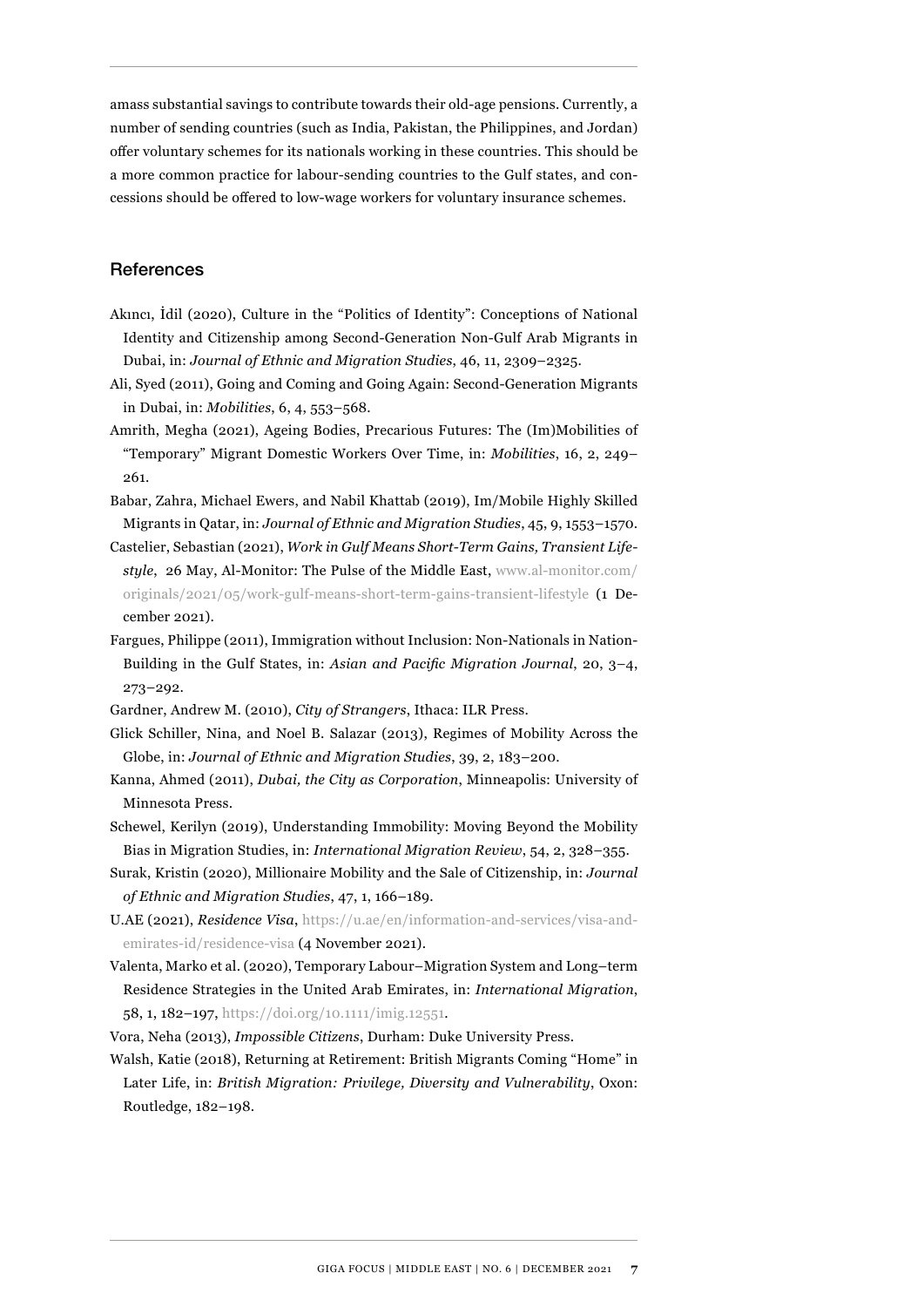#### About the Author

Dr. İdil Akıncı is an Early Career Teaching and Research Fellow at the University of Edinburgh, Alwaleed Centre, and a Visiting Fellow at the GIGA Institute for Middle East Studies, funded by the Alexander von Humboldt Foundation. She holds a Ph.D. in Migration Studies from the University of Sussex, where she explored the everyday experiences of national identity and citizenship among young Arab migrant communities and Emirati citizens in Dubai. She is currently working on her monograph, tentatively titled The Making of Natives and Immigrants in the United Arab Emirates. An extended contribution on the topics covered by this GIGA Focus is forthcoming as part of a special issue of the Journal of Ethnic and Migration Studies entitled "Southern Re-Configurations of the Ageing–Migration Nexus." idil.akinci@ed.ac.uk

<https://www.giga-hamburg.de/en/team/24848803-akinci-idil/>

#### Related GIGA Research

GIGA scholars examine topics of local and international migration and flight in the regions of origin primarily as part of Research Programme 2 "Peace and Security." The broader research on these topics is documented on the featured topics webpage on Migration and Flight: [www.giga-hamburg.de/en/research-and-transfer/topics/](https://www.giga-hamburg.de/en/research-and-transfer/topics/migration/) [migration/.](https://www.giga-hamburg.de/en/research-and-transfer/topics/migration/)

#### Related GIGA Publications

- Fröhlich, Christiane (2020), Mobility and Climate Justice in the Mashriq, in: Ali Nobil Ahmad (ed.), *Climate Justice and Migration: Mobility, Development and Displacement in the Global South*, Berlin: Heinrich Boell Foundation, 138–149.
- Müller-Funk, Lea, Christiane Fröhlich, and André Bank (2020), *State(s) of Negotiation: Drivers of Forced Migration Governance in Most of the World*, GIGA Working Papers 323, [www.giga-hamburg.de/en/publications/20705803-state](https://www.giga-hamburg.de/en/publications/20705803-state-negotiation-drivers-forced-migration-governance-most-world/)[negotiation-drivers-forced-migration-governance-most-world/.](https://www.giga-hamburg.de/en/publications/20705803-state-negotiation-drivers-forced-migration-governance-most-world/)
- Nolte, Detlef, Luicy Pedroza, and Gino Pauselli (2019), The Area of Human Rights, Refugees and Migration, in: Andrés Serbin and Andrei Serbin Pont, *Why Should the European Union Have Any Relevance for Latin America and the Caribbean?*, Hamburg: EU-LAC Foundation, [https://eulacfoundation.org/en/system/files/](https://eulacfoundation.org/en/system/files/why-should-eu-relevance-lac-en-web.pdf) [why-should-eu-relevance-lac-en-web.pdf](https://eulacfoundation.org/en/system/files/why-should-eu-relevance-lac-en-web.pdf).
- [Palop García, Pau,](https://www.ssoar.info/ssoar/discover?filtertype=author&filter_relational_operator=equals&filter=Palop-Garc%C3%ADa%2C+Pau) and Luicy [Pedroza](https://www.ssoar.info/ssoar/discover?filtertype=author&filter_relational_operator=equals&filter=Pedroza%2C+Luicy) (2020), Beyond Emigrant Voting: Consultation as a Mechanism of Political Incorporation from Abroad OR not all Emigrant Consultative Bodies are Born the Same, in: *[Migration Letters](https://www.ssoar.info/ssoar/discover?filtertype=journal&filter_relational_operator=equals&filter=Migration+Letters)*, 17, 1, 139–146.
- Pedroza, Luicy (2019), *Citizenship beyond Nationality: Immigrants' Right to Vote across the World*, Philadelphia: University of Pennsylvania Press.
- Pedroza, Luicy, and Pau Palop García (2020), *How Latin American States Protect Their Emigrants in Times of COVID-19*, GIGA Focus Latin America, 6, [www.gi](https://www.giga-hamburg.de/en/publications/21353646-latin-american-states-protect-their-emigrants-times-covid-19/) [ga-hamburg.de/en/publications/21353646-latin-american-states-protect-their](https://www.giga-hamburg.de/en/publications/21353646-latin-american-states-protect-their-emigrants-times-covid-19/)[emigrants-times-covid-19/.](https://www.giga-hamburg.de/en/publications/21353646-latin-american-states-protect-their-emigrants-times-covid-19/)